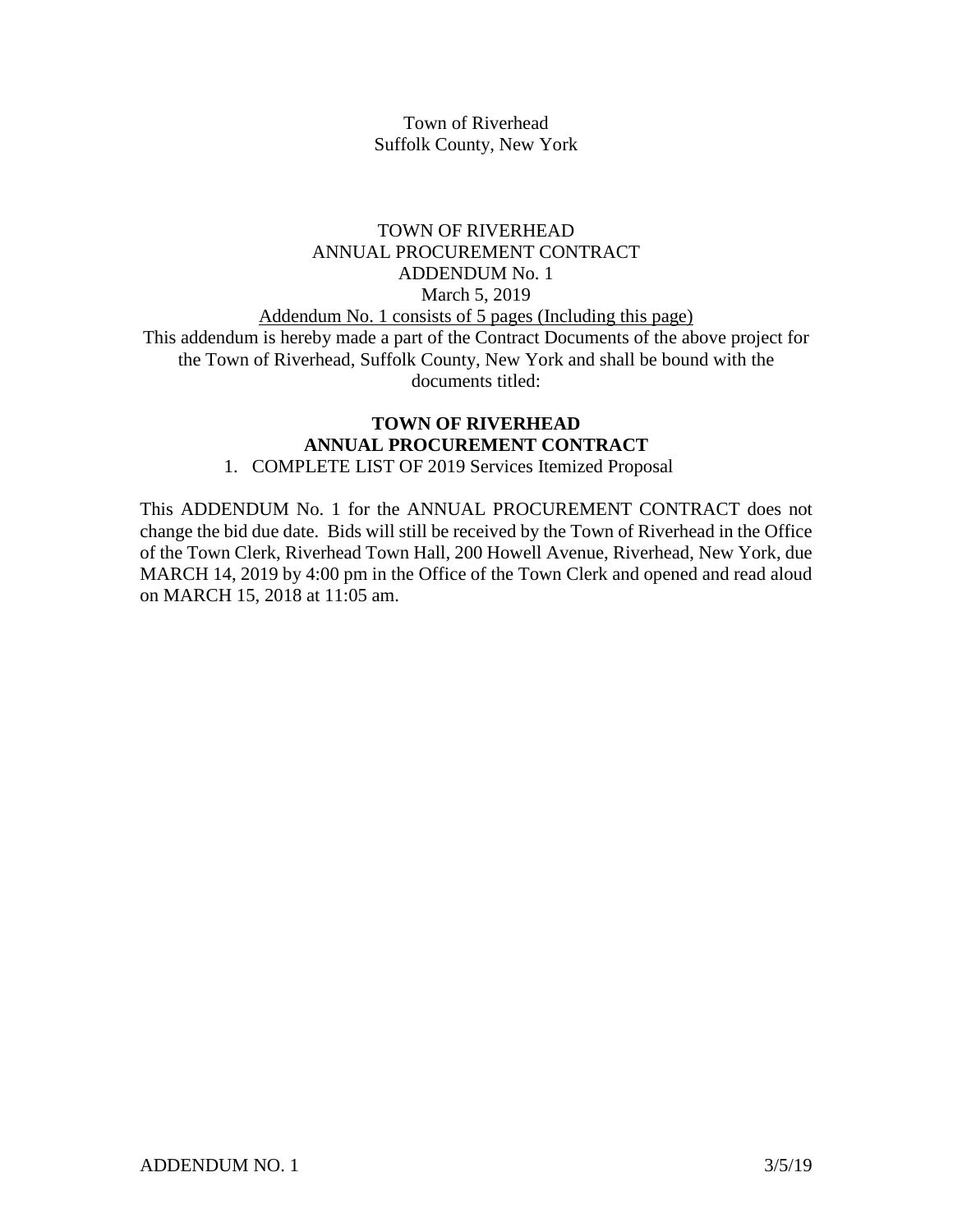# COMPANY NAME:\_\_\_\_\_\_\_\_\_\_\_\_\_\_\_\_\_\_\_\_\_\_\_\_\_\_\_\_\_\_\_\_

|                                          | Award No. 50 - Asphalt Materials Loaded into Town of Riverhead Trucks |                                                                                                 |             |           |                  |                           |                    |  |  |  |  |
|------------------------------------------|-----------------------------------------------------------------------|-------------------------------------------------------------------------------------------------|-------------|-----------|------------------|---------------------------|--------------------|--|--|--|--|
| Award No.                                |                                                                       | <b>Item No. Description</b>                                                                     | <b>Unit</b> | Quantity  | <b>Unit Cost</b> | <b>Estimated Quantity</b> | <b>Total Price</b> |  |  |  |  |
| 50                                       | 60                                                                    | Asphalt Concrete Type 1, Base Course Loaded into Town of<br><b>Riverhead Trucks</b>             | Ton         | $0 - 500$ |                  | 250                       |                    |  |  |  |  |
|                                          | 62                                                                    | Rut Avoidance Asphalt Concrete, Type 3RA Binder Course,<br>Loaded into Town of Riverhead Trucks | Ton         | $0 - 500$ |                  | 250                       |                    |  |  |  |  |
|                                          | 64                                                                    | Rut Avoidance Asphalt Concrete, Type 6FRA Top Course<br>Loaded into Town of Riverhead Trucks    | Ton         | $0 - 500$ |                  | 250                       |                    |  |  |  |  |
|                                          |                                                                       |                                                                                                 |             |           |                  |                           |                    |  |  |  |  |
| <b>Total Bid Comparison Award No. 50</b> |                                                                       |                                                                                                 |             |           |                  |                           |                    |  |  |  |  |

| Award No. 51 - Cold Patch Loaded into Town of Riverhead Trucks |                                                                                                                               |  |  |  |  |  |  |  |
|----------------------------------------------------------------|-------------------------------------------------------------------------------------------------------------------------------|--|--|--|--|--|--|--|
| Award No.                                                      | <b>Item No. Description</b><br><b>Unit</b><br><b>Unit Cost</b><br>Quantity<br><b>Estimated Quantity</b><br><b>Total Price</b> |  |  |  |  |  |  |  |
| 51                                                             | <b>Cold Mix Bituminous Pavement Loaded into Town of</b><br>Ton<br>66<br>$0 - 500$<br>250<br><b>Riverhead Trucks</b>           |  |  |  |  |  |  |  |
| <b>Total Bid Comparison Award No. 511</b>                      |                                                                                                                               |  |  |  |  |  |  |  |

| Award No. 52 - Sand Asphalt Base Course Loaded into Town of Riverhead Trucks |                                                                                                                           |  |  |  |  |  |  |  |
|------------------------------------------------------------------------------|---------------------------------------------------------------------------------------------------------------------------|--|--|--|--|--|--|--|
|                                                                              | Award No. Item No. Description<br>Unit<br><b>Unit Cost</b><br>Quantity<br><b>Estimated Quantity</b><br><b>Total Price</b> |  |  |  |  |  |  |  |
| 52                                                                           | Sand Asphalt Base Course Loaded into Town of Riverhead<br>Ton<br>$0 - 500$<br>72<br>250<br>Trucks                         |  |  |  |  |  |  |  |
| Total Bid Comparison Award No. 52                                            |                                                                                                                           |  |  |  |  |  |  |  |

| Award No. 53 - Baseball Field Soil Materials |    |                             |             |                 |                  |                           |                    |  |
|----------------------------------------------|----|-----------------------------|-------------|-----------------|------------------|---------------------------|--------------------|--|
| Award No.                                    |    | <b>Item No. Description</b> | <b>Unit</b> | <b>Quantity</b> | <b>Unit Cost</b> | <b>Estimated Quantity</b> | <b>Total Price</b> |  |
| 53                                           | 28 | <b>Baseball Sand Mix</b>    | CY          | $0 - 500$       |                  | 250                       |                    |  |
|                                              | 29 | <b>Baseball Clay Mix</b>    | CY          | $0 - 500$       |                  | 250                       |                    |  |
|                                              | 33 | Road Sand Mix               | CY          | $0 - 500$       |                  | 250                       |                    |  |
| <b>Total Bid Comparison Award No. 53</b>     |    |                             |             |                 |                  |                           |                    |  |

| Award No. 54 - Composite Soil Mix, Pea Gravel |        |                             |             |            |                  |                                          |                    |  |  |
|-----------------------------------------------|--------|-----------------------------|-------------|------------|------------------|------------------------------------------|--------------------|--|--|
| <b>Award No.</b>                              |        | <b>Item No. Description</b> | <b>Unit</b> | Quantity   | <b>Unit Cost</b> | <b>Estimated Quantity</b>                | <b>Total Price</b> |  |  |
| 54                                            | $31-S$ | Composite Soil Mix          | СY          | $0 - 1000$ |                  | 500                                      |                    |  |  |
|                                               | 31-G   | Pea Gravel                  | СY          | $0 - 100$  |                  | 100                                      |                    |  |  |
|                                               |        |                             |             |            |                  | <b>Total Bid Comparison Award No. 54</b> |                    |  |  |

| Award No. 55 - Recycled Concrete Aggregate |     |                             |      |             |                  |                           |                    |  |
|--------------------------------------------|-----|-----------------------------|------|-------------|------------------|---------------------------|--------------------|--|
| <b>Award No.</b>                           |     | <b>Item No. Description</b> | Unit | Quantitv    | <b>Unit Cost</b> | <b>Estimated Quantity</b> | <b>Total Price</b> |  |
| 55                                         | 4-P | Recycled Concrete Aggregate | CY   | $0 - 1.000$ |                  | 500                       |                    |  |
| <b>Total Bid Comparison Award No. 55</b>   |     |                             |      |             |                  |                           |                    |  |

**ALL ITEMS IN AN AWARD GROUPING (I.E. 2, 3, 4…..) MUST BE COMPLETED TO BE CONSIDERED A COMPETITIVE BID**

ESTIMATED QUANTITIES LISTED ARE SOLEY FOR BIDDING PURPOSES. THE TOWN RESERVES THE RIGHT TO INCREASE OR DECREASE QUANTITIES AS DEEMED NECESSARY. ITEMS FROM ANY AWARD MAY BE UTILIZED WITHOUT UTILIZING SOME OR ALL ITEMS IN THE SAME AWARD GROUPING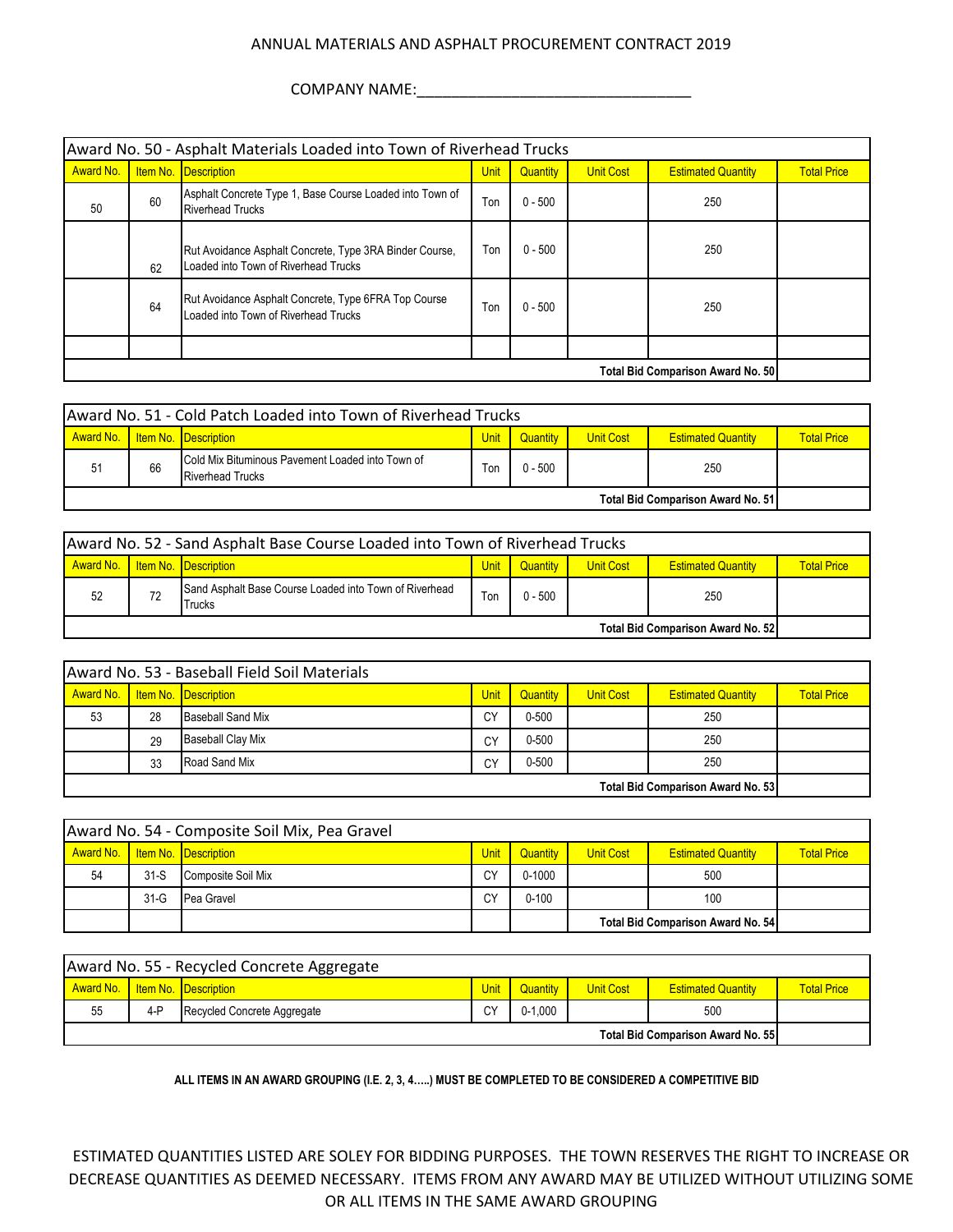COMPANY NAME:\_\_\_\_\_\_\_\_\_\_\_\_\_\_\_\_\_\_\_\_\_\_\_\_\_\_\_\_\_\_\_\_

| Award No. 56 - Certified Wood Fiber Safety Surface |     |                                     |             |           |                  |                           |                    |
|----------------------------------------------------|-----|-------------------------------------|-------------|-----------|------------------|---------------------------|--------------------|
| Award No.                                          |     | Item No. Description                | <b>Unit</b> | Quantity  | <b>Unit Cost</b> | <b>Estimated Quantity</b> | <b>Total Price</b> |
| 56                                                 | 152 | Certified Wood Fiber Safety Surface | СY          | $0 - 500$ |                  | 250                       |                    |
|                                                    |     |                                     |             |           |                  |                           |                    |
| <b>Total Bid Comparison Award No. 56</b>           |     |                                     |             |           |                  |                           |                    |

| Award No. 57 - Landscaping Wood Mulch                                  |       |                                  |      |                 |                  |                           |                    |  |
|------------------------------------------------------------------------|-------|----------------------------------|------|-----------------|------------------|---------------------------|--------------------|--|
| Award No.   Item No.   Description                                     |       |                                  | Unit | <b>Quantity</b> | <b>Unit Cost</b> | <b>Estimated Quantity</b> | <b>Total Price</b> |  |
| 57                                                                     | 160-L | Landscaping Wood Mulch-Low Grade | СY   | $0 - 500$       |                  | 250                       |                    |  |
| $0 - 500$<br>СY<br>160-H<br>Landscaping Wood Mulch - High Grade<br>250 |       |                                  |      |                 |                  |                           |                    |  |
| <b>Total Bid Comparison Award No. 57</b>                               |       |                                  |      |                 |                  |                           |                    |  |

| Award No. 58 - Blue Stone                |       |                              |                   |           |                  |                           |                    |  |
|------------------------------------------|-------|------------------------------|-------------------|-----------|------------------|---------------------------|--------------------|--|
| Award No. Item No. Description           |       |                              | Unit <sub>1</sub> | Quantity  | <b>Unit Cost</b> | <b>Estimated Quantity</b> | <b>Total Price</b> |  |
| 58                                       |       | 170-3/8" Blue Stone - 3/8"   | CY                | $0 - 500$ |                  | 250                       |                    |  |
|                                          |       | 170-3/4" Blue Stone - 3/4"   | CY                | $0 - 500$ |                  | 250                       |                    |  |
|                                          | 170-S | <b>Blue Stone Screenings</b> | CY                | $0 - 500$ |                  | 250                       |                    |  |
| <b>Total Bid Comparison Award No. 58</b> |       |                              |                   |           |                  |                           |                    |  |

| Award No. 59 - Trap Rock                  |     |                  |      |           |                  |                           |                    |  |  |
|-------------------------------------------|-----|------------------|------|-----------|------------------|---------------------------|--------------------|--|--|
| Award No. Item No. Description            |     |                  | Unit | Quantity  | <b>Unit Cost</b> | <b>Estimated Quantity</b> | <b>Total Price</b> |  |  |
| 59                                        | 172 | <b>Trap Rock</b> | CY   | $0 - 500$ |                  | 250                       |                    |  |  |
| <b>Total Bid Comparison Award No. 591</b> |     |                  |      |           |                  |                           |                    |  |  |

| Award No. 60 - Ready-Mix Concrete - Low Quantity |    |                    |      |          |                  |                           |                    |  |
|--------------------------------------------------|----|--------------------|------|----------|------------------|---------------------------|--------------------|--|
| <b>Award No. I Item No. Description</b>          |    |                    | Unit | Quantity | <b>Unit Cost</b> | <b>Estimated Quantity</b> | <b>Total Price</b> |  |
| 60                                               | 14 | Ready-Mix Concrete | CY   | 0-5 CY   |                  |                           |                    |  |
| Total Bid Comparison Award No. 60                |    |                    |      |          |                  |                           |                    |  |

| Award No. 61 - Ready-Mix Concrete - Mid Quantity |    |                                    |      |          |                  |                           |                    |  |  |
|--------------------------------------------------|----|------------------------------------|------|----------|------------------|---------------------------|--------------------|--|--|
|                                                  |    | Award No.   Item No.   Description | Unit | Quantity | <b>Unit Cost</b> | <b>Estimated Quantity</b> | <b>Total Price</b> |  |  |
| 61                                               | 14 | Ready Mix Concrete                 | СY   | 6-10 CY  |                  |                           |                    |  |  |
| <b>Total Bid Comparison Award No. 61</b>         |    |                                    |      |          |                  |                           |                    |  |  |

| Award No. 62 - Ready-Mix Concrete - High Quantity |    |                    |             |                 |                  |                           |                    |
|---------------------------------------------------|----|--------------------|-------------|-----------------|------------------|---------------------------|--------------------|
| Award No. Item No. Description                    |    |                    | <b>Unit</b> | <b>Quantity</b> | <b>Unit Cost</b> | <b>Estimated Quantity</b> | <b>Total Price</b> |
| 62                                                | 14 | Ready Mix Concrete | СY          | 11-15 CY        |                  | 12                        |                    |
| <b>Total Bid Comparison Award No. 621</b>         |    |                    |             |                 |                  |                           |                    |

## **ALL ITEMS IN AN AWARD GROUPING (I.E. 2, 3, 4…..) MUST BE COMPLETED TO BE CONSIDERED A COMPETITIVE BID**

ESTIMATED QUANTITIES LISTED ARE SOLEY FOR BIDDING PURPOSES. THE TOWN RESERVES THE RIGHT TO INCREASE OR DECREASE QUANTITIES AS DEEMED NECESSARY. ITEMS FROM ANY AWARD MAY BE UTILIZED WITHOUT UTILIZING SOME OR ALL ITEMS IN THE SAME AWARD GROUPING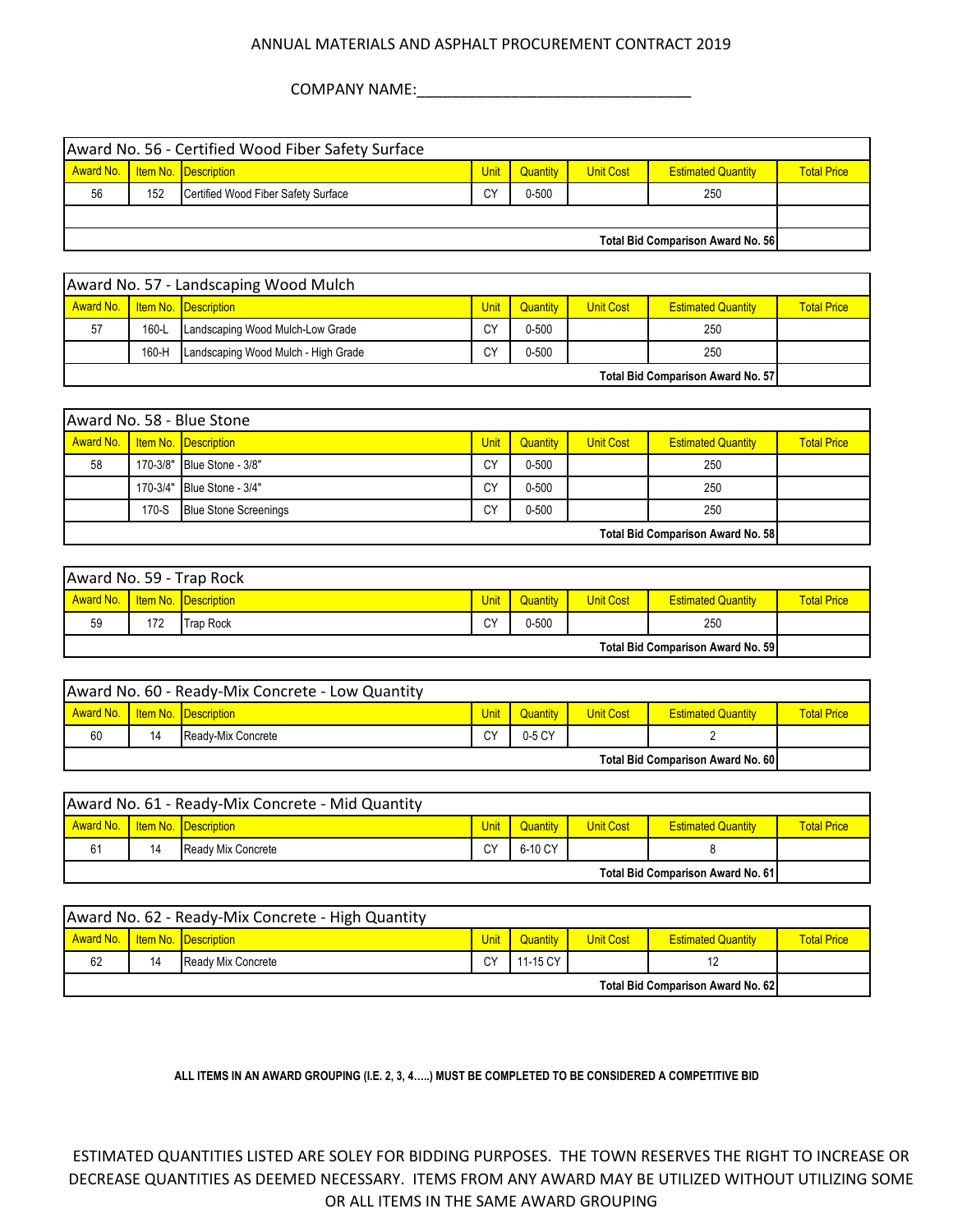COMPANY NAME:\_\_\_\_\_\_\_\_\_\_\_\_\_\_\_\_\_\_\_\_\_\_\_\_\_\_\_\_\_\_\_\_

| Award No. 63 - Drainage Pipe      |            |                                |             |            |                  |                           |                    |  |  |
|-----------------------------------|------------|--------------------------------|-------------|------------|------------------|---------------------------|--------------------|--|--|
| <b>Award No.</b>                  | Item No.   | <b>Description</b>             | <b>Unit</b> | Quantity   | <b>Unit Cost</b> | <b>Estimated Quantity</b> | <b>Total Price</b> |  |  |
| 63                                | $30 - 4"$  | 4" Diameter Underdrains        | LF          | $0 - 500$  |                  | 250                       |                    |  |  |
|                                   | $30 - 6"$  | 6" Diameter Underdrains        | LF          | $0 - 500$  |                  | 250                       |                    |  |  |
|                                   | $30 - 8"$  | 8" Diameter Underdrains        | LF          | $0 - 500$  |                  | 250                       |                    |  |  |
|                                   | $15 - 4"$  | 4" Diameter Polyethylene Pipe  | LF          | $0 - 500$  |                  | 250                       |                    |  |  |
|                                   | $15 - 12"$ | 12" Diameter Polyethylene Pipe | LF          | $0 - 500$  |                  | 250                       |                    |  |  |
|                                   | $15 - 15"$ | 15" Diameter Polyethylene Pipe | LF          | $0 - 500$  |                  | 250                       |                    |  |  |
|                                   | $15 - 18"$ | 18" Diameter Polyethylene Pipe | LF          | $0 - 500$  |                  | 250                       |                    |  |  |
|                                   | $15 - 24"$ | 24" Diameter Polyethylene Pipe | LF          | $0 - 500$  |                  | 250                       |                    |  |  |
|                                   | 15-30"     | 30" Diameter Polyethylene Pipe | LF          | $0 - 500$  |                  | 250                       |                    |  |  |
|                                   | 15-36"     | 36" Diameter Polyethylene Pipe | LF          | $0 - 500$  |                  | 250                       |                    |  |  |
|                                   | 15-48"     | 48" Diameter Polyethylene Pipe | LF          | $0 - 500$  |                  | 250                       |                    |  |  |
|                                   | 184        | Non-Woven Geotextile           | <b>SY</b>   | $0 - 1500$ |                  | 1000                      |                    |  |  |
| Total Bid Comparison Award No. 63 |            |                                |             |            |                  |                           |                    |  |  |

| Award No. 64 - Topsoil, Fertilizer, Lime |          |            |             |            |                  |                           |                    |  |
|------------------------------------------|----------|------------|-------------|------------|------------------|---------------------------|--------------------|--|
| Award No.   Item No. Description         |          |            | <b>Unit</b> | Quantity   | <b>Unit Cost</b> | <b>Estimated Quantity</b> | <b>Total Price</b> |  |
| 64                                       | $32 - T$ | Topsoil    | CY          | $0 - 100$  |                  | 100                       |                    |  |
|                                          | $32-F$   | Fertilizer | Ton         | $0 - 5$    |                  |                           |                    |  |
|                                          | $32-L$   | Lime       | Ton         | $0 - 5$    |                  |                           |                    |  |
|                                          | $32-S$   | Seed       | Pound<br>ъ  | $0 - 1000$ |                  | 1000                      |                    |  |
| <b>Total Bid Comparison Award No. 64</b> |          |            |             |            |                  |                           |                    |  |

| Award No. 65 - Planting Mix              |    |                     |      |            |                  |                           |                    |
|------------------------------------------|----|---------------------|------|------------|------------------|---------------------------|--------------------|
| Award No.   Item No.   Description       |    |                     | Unit | Quantity   | <b>Unit Cost</b> | <b>Estimated Quantity</b> | <b>Total Price</b> |
| 65                                       | 34 | <b>Planting Mix</b> | CY   | $0 - 1000$ |                  | 500                       |                    |
| <b>Total Bid Comparison Award No. 65</b> |    |                     |      |            |                  |                           |                    |

| Award No. 66 - Asphalt Pavement Crack and Joint Sealant - Low Quantity                                                               |        |               |    |           |  |     |  |  |
|--------------------------------------------------------------------------------------------------------------------------------------|--------|---------------|----|-----------|--|-----|--|--|
| Award No.   Item No.   Description<br>Quantity<br><b>Unit Cost</b><br><b>Total Price</b><br><b>Unit</b><br><b>Estimated Quantity</b> |        |               |    |           |  |     |  |  |
| 66                                                                                                                                   | $30-F$ | Granular Fill | СY | $0 - 500$ |  | 250 |  |  |
| <b>Total Bid Comparison Award No. 66</b>                                                                                             |        |               |    |           |  |     |  |  |

| Award No. 67 - Asphalt Pavement Crack and Joint Sealant - Mid Quantity                                                                    |    |                                          |     |            |  |     |  |
|-------------------------------------------------------------------------------------------------------------------------------------------|----|------------------------------------------|-----|------------|--|-----|--|
| <b>Award No. I Item No. Description</b><br><b>Quantity</b><br><b>Unit Cost</b><br>Unit<br><b>Total Price</b><br><b>Estimated Quantity</b> |    |                                          |     |            |  |     |  |
| 67                                                                                                                                        | 44 | Asphalt Pavement Crack and Joint Sealant | Lbs | $0 - 1000$ |  | 700 |  |
| <b>Total Bid Comparison Award No. 67</b>                                                                                                  |    |                                          |     |            |  |     |  |

**ALL ITEMS IN AN AWARD GROUPING (I.E. 2, 3, 4…..) MUST BE COMPLETED TO BE CONSIDERED A COMPETITIVE BID**

ESTIMATED QUANTITIES LISTED ARE SOLEY FOR BIDDING PURPOSES. THE TOWN RESERVES THE RIGHT TO INCREASE OR DECREASE QUANTITIES AS DEEMED NECESSARY. ITEMS FROM ANY AWARD MAY BE UTILIZED WITHOUT UTILIZING SOME OR ALL ITEMS IN THE SAME AWARD GROUPING